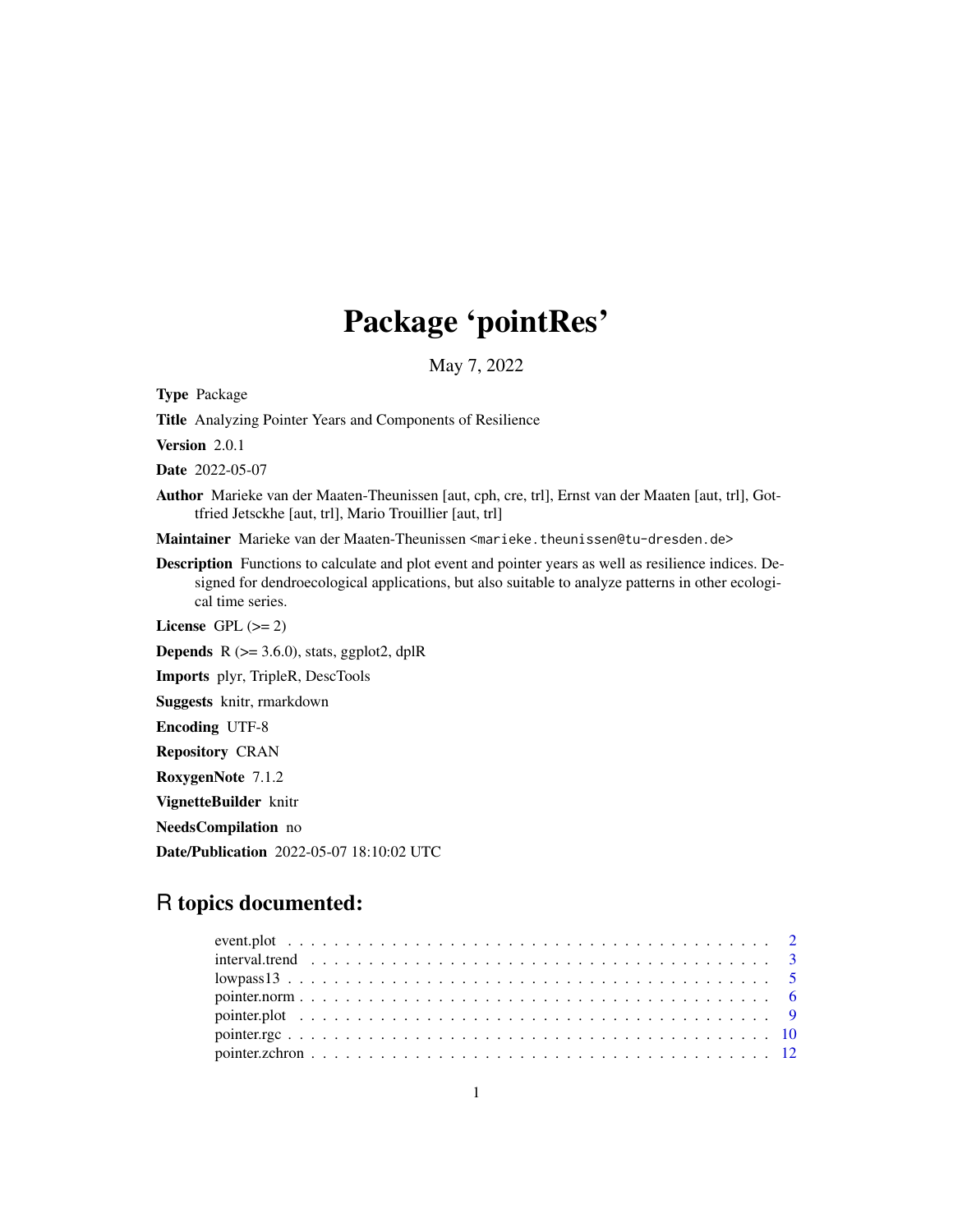#### <span id="page-1-0"></span>2 event.plot

#### **Index** 2008 **[18](#page-17-0)**

event.plot *Plot event years for individual trees*

#### Description

The function creates a dot plot showing positive and (or) negative event years from a list of the type as produced by [pointer.norm](#page-5-1) or [pointer.rgc](#page-9-1).

#### Usage

```
event.plot(list.name, sign = c("both", "pos", "neg"),
          period = NULL, x.tick.major = 10, x.tick.minor = 5)
```
#### Arguments

| list.name    | a list as produced by pointer. norm or pointer. rgc                                                                                                                                |
|--------------|------------------------------------------------------------------------------------------------------------------------------------------------------------------------------------|
| sign         | a character string specifying whether both positive and negative ("both"),<br>or only positive ("pos") or negative ("neg") event years should be displayed.<br>Defaults to "both". |
| period       | a vector specifying the start and end year to be plotted. Defaults to the full<br>period covered by the output of the pointer year analysis.                                       |
| x.tick.major | an integer controlling the major x-axis tick labels. Defaults to 10 years.                                                                                                         |
| x.tick.minor | an integer controlling the minor x-axis ticks. Defaults to 5 years.                                                                                                                |

#### Details

The function makes a dot plot showing event years for individual trees. Positive and negative event years are indicated with different symbols and (or) colors.

#### Value

Dot plot.

#### Author(s)

Marieke van der Maaten-Theunissen and Ernst van der Maaten.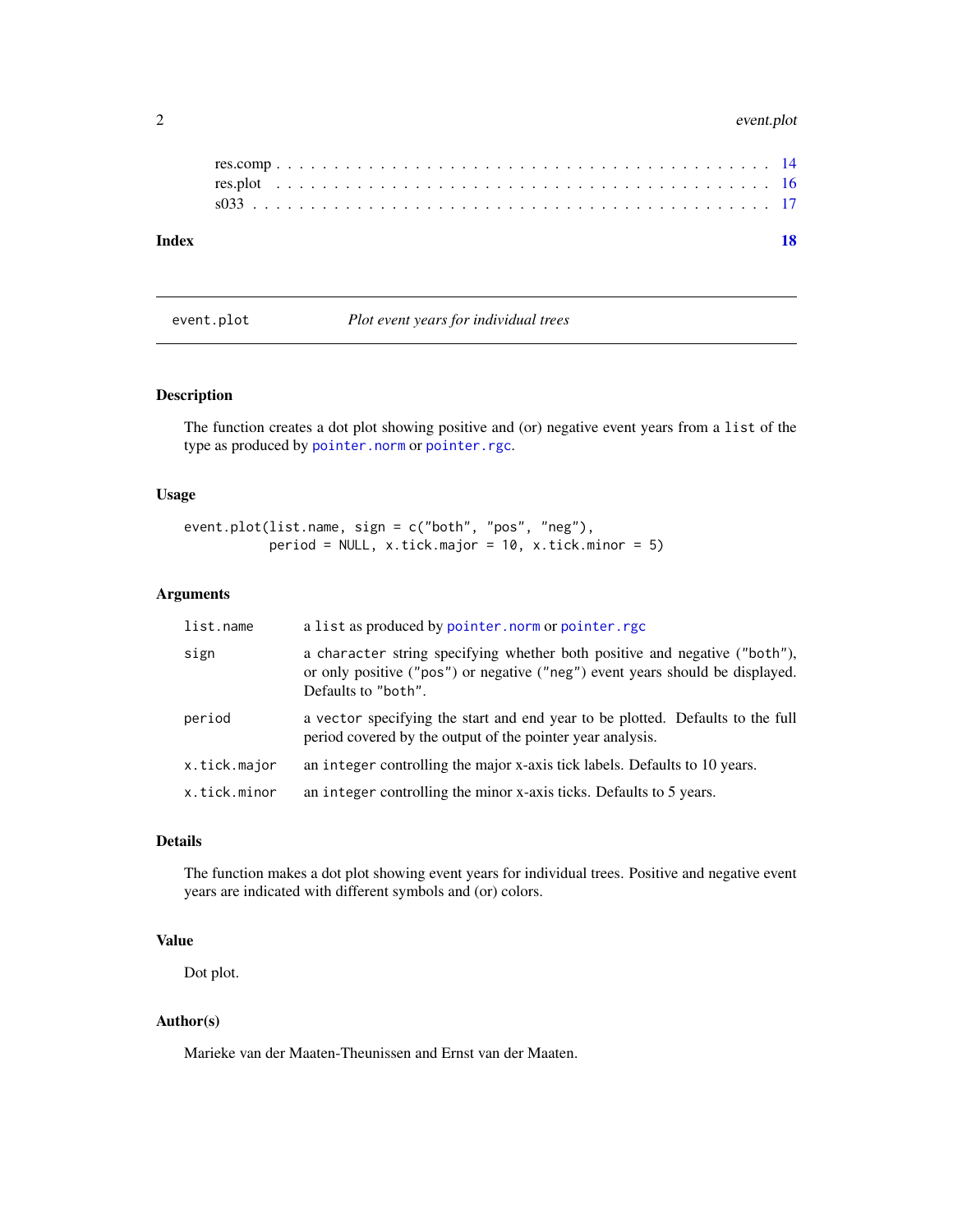#### <span id="page-2-0"></span>interval.trend 3

#### Examples

```
## Plot event years from pointer.rgc output
data(s033)
py <- pointer.rgc(s033)
event.plot(py)
## Plot negative event years from pointer.norm output (method "Neuwirth") for a specific period
```

```
data(s033)
detr_s033 <- detrend(s033, method = "Spline", nyrs = 30)
pyn <- pointer.norm(detr_s033, method.thresh = "Neuwirth")
event.plot(pyn, sign = "neg", period = c(1950, 2007))
```
<span id="page-2-1"></span>interval.trend *Calculate pointer years using the interval trend method*

#### Description

The function calculates year-to-year growth changes for individual tree-ring series and defines interval trends for (the population of) trees using the pointer interval method according to Schweingruber et al. (1990), which is also extensively described in Jetschke et al. (2019). The minimum percentual growth change and the minimum percentage of trees that should display a negative (or positive) trend for that year to be considered as negative (or positive) pointer year, can be adjusted.

#### Usage

```
interval.trend(data, period = NULL, trend.thresh = 0,IT.thresh = 95, make.plot = FALSE)
```

| data         | a data. frame with tree-ring series (raw or detrended) as columns and years as<br>rows (e.g., output of read. rwl of package dplR).                                                                                                               |
|--------------|---------------------------------------------------------------------------------------------------------------------------------------------------------------------------------------------------------------------------------------------------|
| period       | a vector specifying the start and end year of the analysis. Defaults to the full<br>period covered by the data.                                                                                                                                   |
| trend.thresh | a numeric specifying the threshold for a percentual growth change to be consid-<br>ered a trend. Defaults to 0.                                                                                                                                   |
| IT.thresh    | a numeric specifying the minimum percentage of trees that should display a<br>negative (or positive) trend for that year to be considered as negative (or positive)<br>pointer year. Defaults to 95.                                              |
| make.plot    | a logical specifying whether a line plot, showing mean annual interval-trend<br>values, should be created. The plot highlights positive and negative pointer years<br>with black triangles pointing up and down, respectively. Defaults to FALSE. |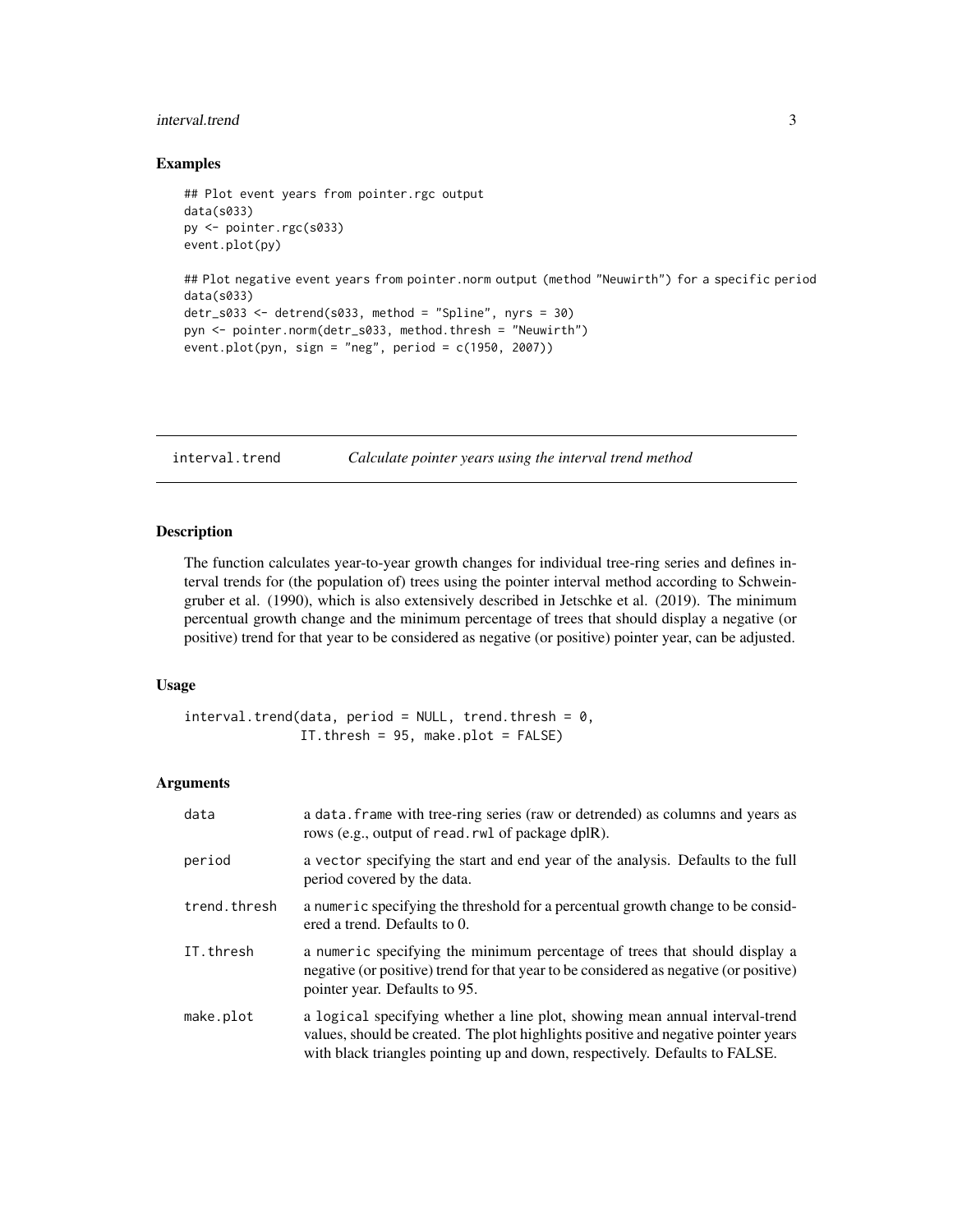#### Details

The function calculates year-to-year growth changes. For each tree and year, the interval trend is defined as 1 if a positive change exceeds trend. thresh, as 0 if a negative change falls below minus trend. thresh and as 0.5 if the absolute change is below trend. thresh. trend. thresh defaults to 0%. The interval trend for a population is defined as the average interval trend of the individual trees. A year is considered a negative (or positive) pointer year if the percentage of trees showing a decreasing (or increasing) trend exceeds IT. thresh (defaults to 95%). Hence, in case of a negative pointer year the mean overall interval trend falls below 1 - IT. thresh, for a positive pointer year the mean overall interval trend exceeds IT.thresh.

#### Value

The function returns a list containing the following components:

| perc.diff  | a matrix with percentual growth changes for individual tree-ring series                                                                                                                                                                                                 |
|------------|-------------------------------------------------------------------------------------------------------------------------------------------------------------------------------------------------------------------------------------------------------------------------|
| ITvalues   | a matrix indicating positive $(1)$ , negative $(0)$ and no interval trends $(0.5)$ for<br>individual tree-ring series                                                                                                                                                   |
| out        | a data. frame containing the following columns: year - time stamp, nb. series<br>- number of series considered, nature - number indicating whether the year is a<br>positive $(1)$ , negative $(-1)$ or no pointer year $(0)$ , and IT - mean overall interval<br>trend |
| spec.param | a data. Frame specifying the arguments used in the calculation                                                                                                                                                                                                          |

#### Author(s)

Marieke van der Maaten-Theunissen, Ernst van der Maaten and Gottfried Jetschke.

#### References

Jetschke, G., van der Maaten, E. and van der Maaten-Theunissen, M. (2019) Towards the extremes: a critical analysis of pointer year detection methods. *Dendrochronologia* 53: 55-62.

Schweingruber, F.H., Eckstein, D., Serre-Bachet, F. and Bräker, O.U. (1990) Identification, presentation and interpretation of event years and pointer years in dendrochronology. *Dendrochronologia* 8: 9-38.

#### Examples

```
## Calculate pointer years using interval.trend
## for a specified period and create a plot
data(s033)
IT \le interval.trend(s033, period = c(1950,2010), make.plot = TRUE)
## Calculate pointer years as years with at least 90% of the trees
## showing a positive/negative interval trend
data(s033)
IT <- interval.trend(s033, IT.thresh = 90)
IT$out[which(IT$out$nature == 1),"year"]
IT$out[which(IT$out$nature == -1),"year"]
```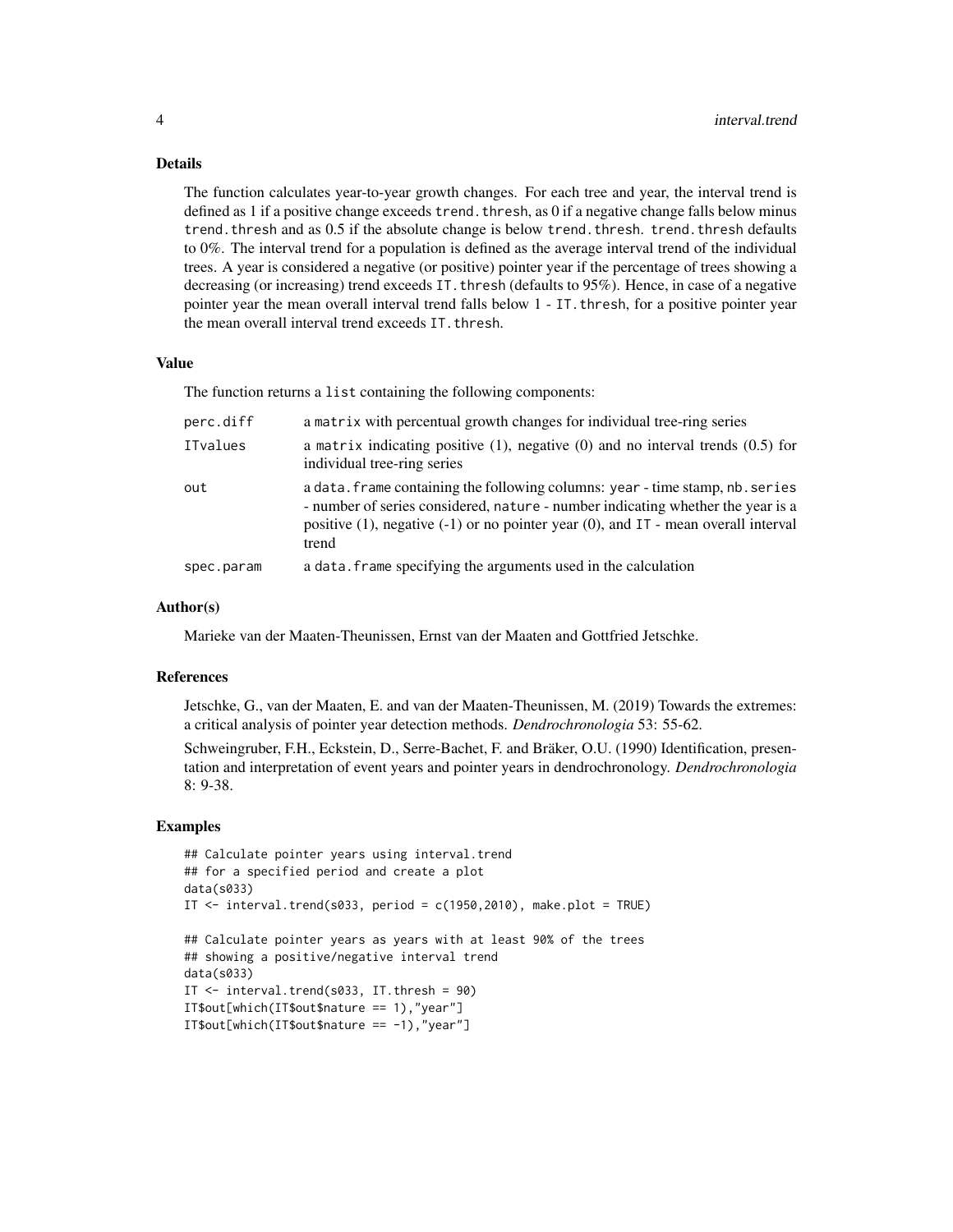<span id="page-4-1"></span><span id="page-4-0"></span>

#### **Description**

The function applies a 13-year weighted low-pass filter, as described by Fritts (1976), on a data. frame with tree-ring series.

#### Usage

lowpass13(data)

#### Arguments

data a data.frame with raw tree-ring series as columns and years as rows (e.g., output of read.rwl of package dplR).

#### **Details**

A 13-year weighted low-pass filter, as described by Fritts (1976, p. 270), can be applied to treering series prior to the calculation of event and pointer years using [pointer.norm](#page-5-1). According to Cropper (1979), such a filter improves the detection of event and pointer years for complacent series, whereas for sensitive series filtering has little effect.

Note that the resulting time series are truncated by 6 years at both ends inherent to the calculation method.

#### Value

The function returns a data.frame with 13-year low-pass filtered index series.

#### Author(s)

Marieke van der Maaten-Theunissen and Ernst van der Maaten.

#### References

Cropper, J.P. (1979) Tree-ring skeleton plotting by computer. *Tree-Ring Bulletin* 39: 47-59. Fritts, H.C. (1976) Tree rings and climate. Academic Press Inc. (London) Ltd.

#### Examples

```
data(s033)
lp13_s033 <- lowpass13(s033)
```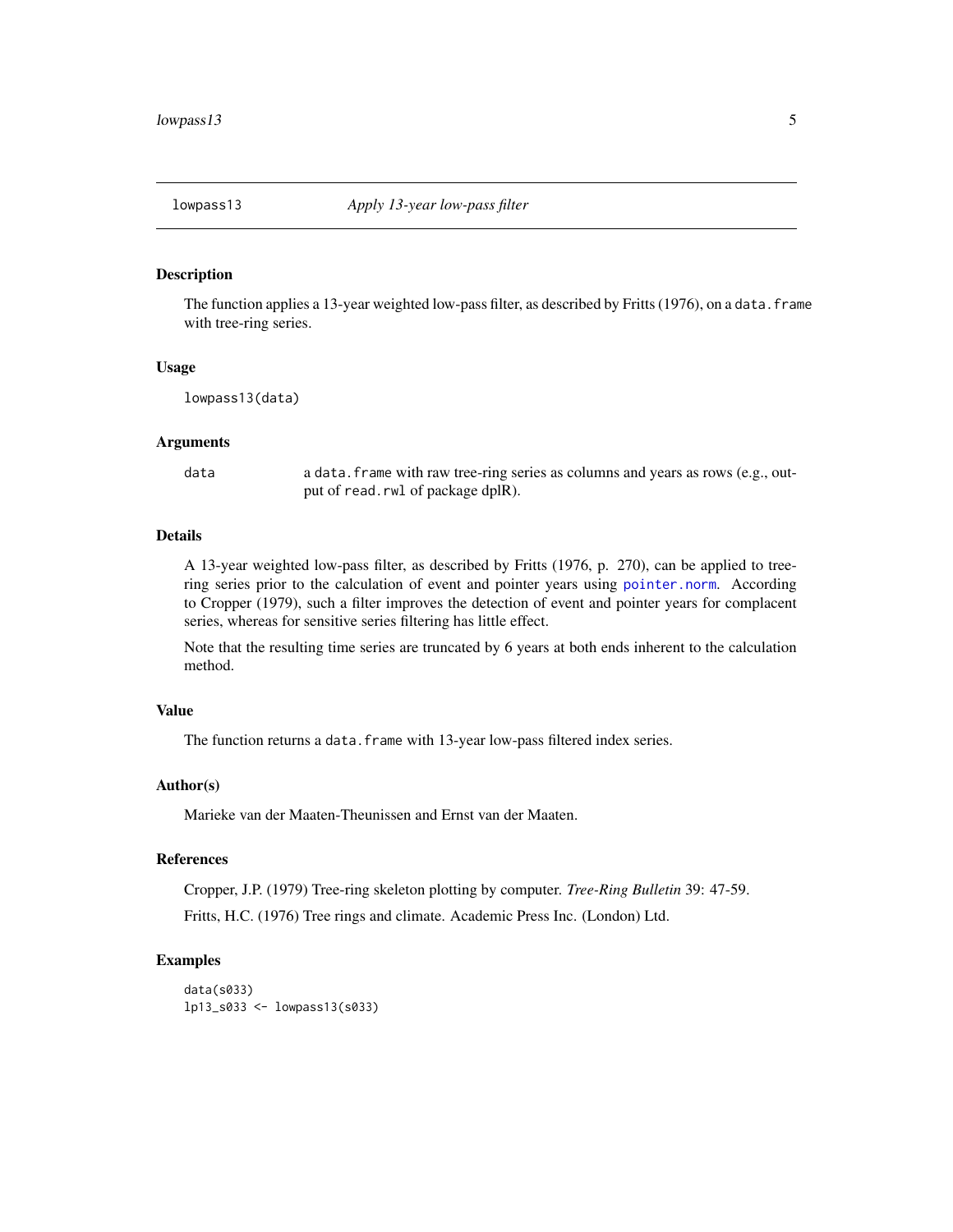<span id="page-5-1"></span><span id="page-5-0"></span>pointer.norm *Calculate pointer years using the normalization in a moving window method*

#### **Description**

The function calculates event and pointer years on a data.frame with tree-ring series using the normalization in a moving window method introduced by Cropper (1979; cf. Schweingruber et al. 1990, Jetschke et al. 2019). This method locally z-transforms tree growth in year  $i$  within a symmetric moving window of *n* years, thereby providing the number of standard deviations that tree growth deviates in individual years (Cropper values, Ct) from the window average. To identify event years, one absolute threshold on the number of standard deviations can be set (Cropper 1979), or, alternatively, three intensity classes (Neuwirth et al. 2007). Threshold values for defining event and pointer years can be adjusted.

Prior to the calculation of event and pointer years with pointer.norm, a 13-year weighted lowpass filter, as described by Fritts (1976), may be applied on the tree-ring series using [lowpass13](#page-4-1). According to Cropper (1979), such a filter improves the detection of event and pointer years for complacent series, whereas for sensitive series filtering has little effect. Alternatively, a flexible detrending (e.g., using a cubic-smoothing spline with a 50% frequency cut-off at 15 years) may be applied prior to pointer.norm.

#### Usage

pointer.norm(data, period = NULL, window = 13, method.thresh = c("Cropper", "Neuwirth"), C.thresh =  $0.75$ , N.thresh =  $c(1, 1.28, 1.645)$ , series.thresh = 75, make.plot = FALSE)

| data          | a data. frame with detrended tree-ring series as columns and years as rows<br>(e.g., output of detrend of package dplR), or a data. frame with filtered series<br>(output of lowpass13).             |
|---------------|------------------------------------------------------------------------------------------------------------------------------------------------------------------------------------------------------|
| period        | a vector specifying the start and end year of the analysis. Defaults to the full<br>period covered by the data.                                                                                      |
| window        | an integer specifying the window size (i.e. number of years) to be used to<br>calculate normalized growth deviations. Must be an odd number $(\geq=3)$ . Defaults<br>to 13.                          |
| method.thresh | a character string of "Cropper" or "Neuwirth", specifying whether one abso-<br>lute threshold or three intensity classes should be used for defining event years.<br>Argument matching is performed. |
| C.thresh      | a (positive) numeric specifying the threshold for identification of event years<br>using method "Cropper". Defaults to 0.75.                                                                         |
| N.thresh      | a vector specifying the (positive) thresholds for identification of weak, strong<br>and extreme event years using method "Neuwirth". Defaults to 1, 1.28 and<br>1.645, respectively.                 |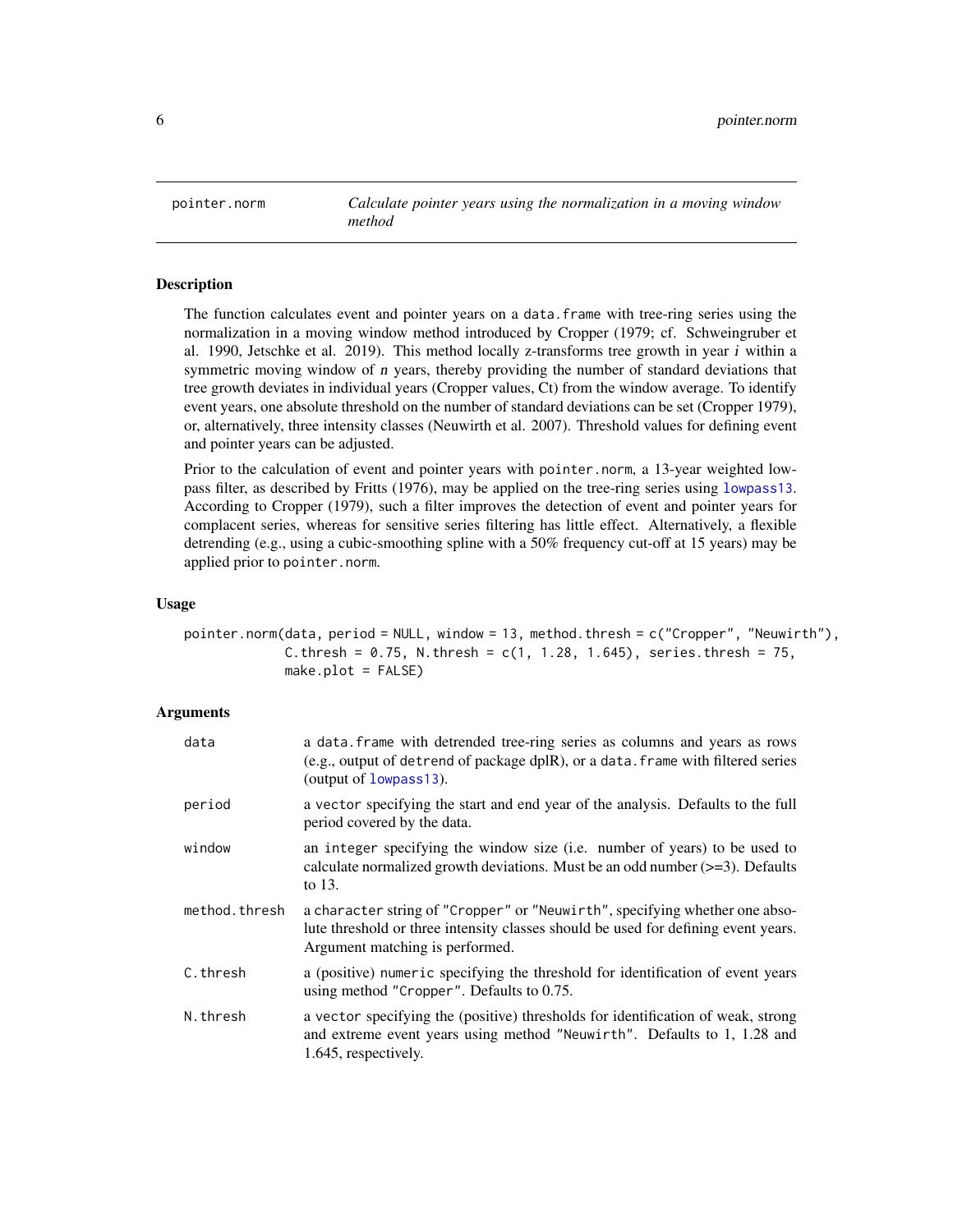<span id="page-6-0"></span>

| series.thresh | a numeric specifying the minimum percentage of trees that should display a<br>positive (or negative) event year for that year to be considered as positive (or<br>negative) pointer year. Defaults to 75.                                                                                                                                                                   |
|---------------|-----------------------------------------------------------------------------------------------------------------------------------------------------------------------------------------------------------------------------------------------------------------------------------------------------------------------------------------------------------------------------|
| make.plot     | a logical specifying whether a bar plot, showing mean Cropper values, should<br>be created. Pointer years are indicated with dark-gray bars. If event years were<br>defined using method. thresh "Neuwirth" (pointer. norm), different tones of<br>gray indicate weak, strong and extreme pointer years, based on the most com-<br>mon event year class. Defaults to FALSE. |

#### Details

The function locally z-transforms tree growth in year  $i$  within a symmetric moving window of n years. For method.thresh "Cropper", event years are defined as those years having absolute Cropper values (Ct) above a specified threshold (defaults to  $|Ct| > 0.75$ ). For method. thresh "Neuwirth", three classes of distinct growth deviations can be defined, being 'weak', 'strong' and 'extreme' (defaults to  $|Ct| > 1$ ,  $|Ct| > 1.28$ , and  $|Ct| > 1.645$ ). The window size can be adjusted (defaults to 13 years), as well as the minimum percentage of trees that should display a positive (or negative) event year for that year to be considered as positive (or negative) pointer year (defaults to 75%).

Note that the resulting time series are truncated by (window-1)/2 at both ends inherent to the calculation method.

#### Value

The function returns a list containing the following components:

• for method.thresh "Cropper":

| Cvalues    | a matrix with Cropper values for individual tree-ring series                                                                                                                                                                                                                                                                                                                                                                                                                           |
|------------|----------------------------------------------------------------------------------------------------------------------------------------------------------------------------------------------------------------------------------------------------------------------------------------------------------------------------------------------------------------------------------------------------------------------------------------------------------------------------------------|
| EYvalues   | a matrix indicating positive $(1)$ , negative $(-1)$ and non-event years $(0)$ for indi-<br>vidual tree-ring series                                                                                                                                                                                                                                                                                                                                                                    |
| out        | a data. frame containing the following columns: year - time stamp, nb. series<br>- number of series considered, perc.pos - percentage of trees showing a posi-<br>tive event year, perc.neg - percentage of trees showing a negative event year,<br>nature - number indicating whether the year is a positive $(1)$ , negative $(-1)$ or no<br>pointer year (0), Cvalues_mean - mean Cropper value over the available series,<br>and Cvalues_sd - standard deviation of Cropper values |
| spec.param | a data. Frame specifying the arguments used in the calculation                                                                                                                                                                                                                                                                                                                                                                                                                         |
|            | • for method.thresh "Neuwirth":                                                                                                                                                                                                                                                                                                                                                                                                                                                        |
| Cvalues    | a matrix with Cropper values for individual tree-ring series                                                                                                                                                                                                                                                                                                                                                                                                                           |
| EYvalues   | a matrix indicating weak $(1/-1)$ , strong $(2/-2)$ and extreme $(3/-3)$ positive/negative<br>event years, as well as non-event years (0) for individual tree-ring series                                                                                                                                                                                                                                                                                                              |
| out        | a data. frame containing the following columns: year - time stamp, nb. series<br>- number of series considered, perc.pos.extreme - percentage of trees showing<br>a positive extreme event year, perc.pos.strong - percentage of trees showing a                                                                                                                                                                                                                                       |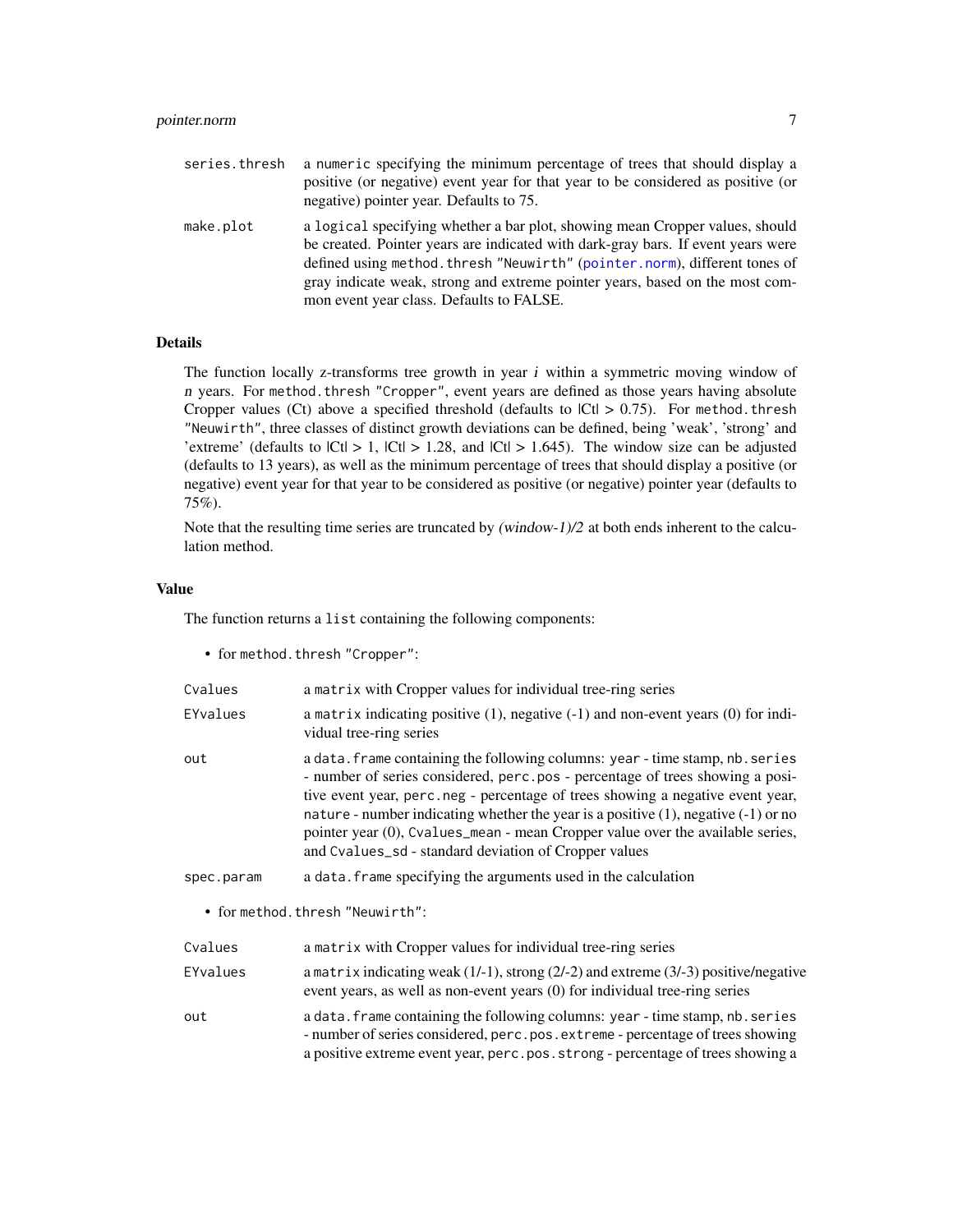|            | positive strong event year, perc.pos.weak - percentage of trees showing a pos-       |
|------------|--------------------------------------------------------------------------------------|
|            | itive weak event year, perc.neg.weak - percentage of trees showing a negative        |
|            | weak event year, perc.neg.strong - percentage of trees showing a negative            |
|            | strong event year, perc.neg.extreme - percentage of trees showing a negative         |
|            | extreme event year, nature - number indicating whether the year is a positive        |
|            | $(1)$ , negative $(-1)$ or no pointer year $(0)$ , Cvalues_mean - mean Cropper value |
|            | over the available series, Cyalues_sd - standard deviation of Cropper values         |
| spec.param | a data. frame specifying the arguments used in the calculation                       |

#### Author(s)

Marieke van der Maaten-Theunissen and Ernst van der Maaten.

#### References

Cropper, J.P. (1979) Tree-ring skeleton plotting by computer. *Tree-Ring Bulletin* 39: 47-59.

Jetschke, G., van der Maaten, E. and van der Maaten-Theunissen, M. (2019) Towards the extremes: A critical analysis of pointer year detection methods. *Dendrochronologia* 53: 55-62.

Fritts, H.C. (1976) Tree rings and climate. Academic Press Inc. (London) Ltd.

Neuwirth, B., Schweingruber, F.H. and Winiger, M. (2007) Spatial patterns of central European pointer years from 1901 to 1971. *Dendrochronologia* 24: 79-89.

Schweingruber, F.H., Eckstein, D., Serre-Bachet, F. and Bräker, O.U. (1990) Identification, presentation and interpretation of event years and pointer years in dendrochronology. *Dendrochronologia* 8: 9-38.

#### Examples

head(pyn\$out)

```
## Calculate pointer years on detrended tree-ring series using method.thresh "Cropper"
## and a user-defined threshold for event-year definition of 1
data(s033)
detr_s033 <- detrend(s033, method = "Spline", nyrs = 30)
pyc <- pointer.norm(detr_s033, method.thresh = "Cropper", C.thresh = 1)
head(pyc$out)
## Calculate pointer years on detrended tree-ring series using method.thresh "Neuwirth"
## and a user-defined window of 11 years
data(s033)
detr_s033 \leq detrend(s033, method = "Spline", nyrs = 30)pyn <- pointer.norm(detr_s033, window = 11, method.thresh = "Neuwirth", make.plot = TRUE)
```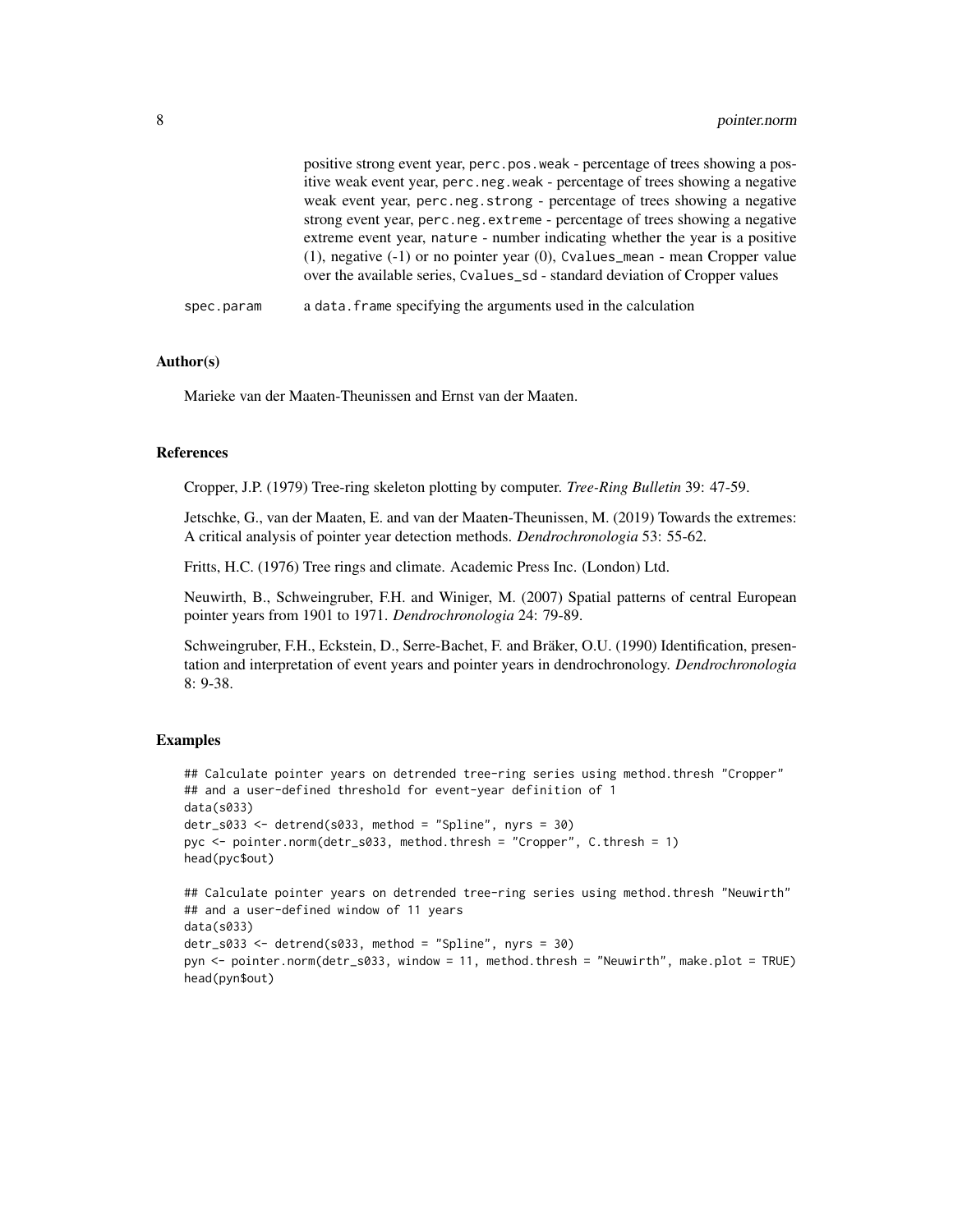<span id="page-8-0"></span>

#### Description

The function creates a dot plot showing positive and (or) negative pointer years from lists of the type as produced by [pointer.norm](#page-5-1), [pointer.rgc](#page-9-1), [pointer.zchron](#page-11-1) and (or) [interval.trend](#page-2-1).

#### Usage

```
pointer.plot(list.sites, sign = c("both", "pos", "neg"),
            period = NULL, labels = NULL,
            x.tick.major = 10, x.tick.minor = 5)
```
#### Arguments

| list.sites   | a list with lists as produced by pointer.norm, pointer.rgc, pointer.zchron<br>or interval. trend for individual sites (created using list(site1, site2,)).                           |
|--------------|--------------------------------------------------------------------------------------------------------------------------------------------------------------------------------------|
| sign         | a character string specifying whether both positive and negative ("both"), or<br>only positive ("pos") or negative ("neg") pointer years should be displayed.<br>Defaults to "both". |
| period       | a vector specifying the start and end year to be plotted. Defaults to the full<br>period covered by the output of the pointer year analyses.                                         |
| labels       | a character vector with labels for the sites. Defaults to 'site $1, 2, , i'$ .                                                                                                       |
| x.tick.major | an integer controlling the major x-axis tick labels. Defaults to 10 years.                                                                                                           |
| x.tick.minor | an integer controlling the minor x-axis ticks. Defaults to 5 years.                                                                                                                  |

#### Details

The function makes a dot plot showing pointer years for multiple sites. Positive and negative pointer years are indicated with different symbols an (or) colors.

#### Value

Dot plot.

#### Author(s)

Marieke van der Maaten-Theunissen and Ernst van der Maaten.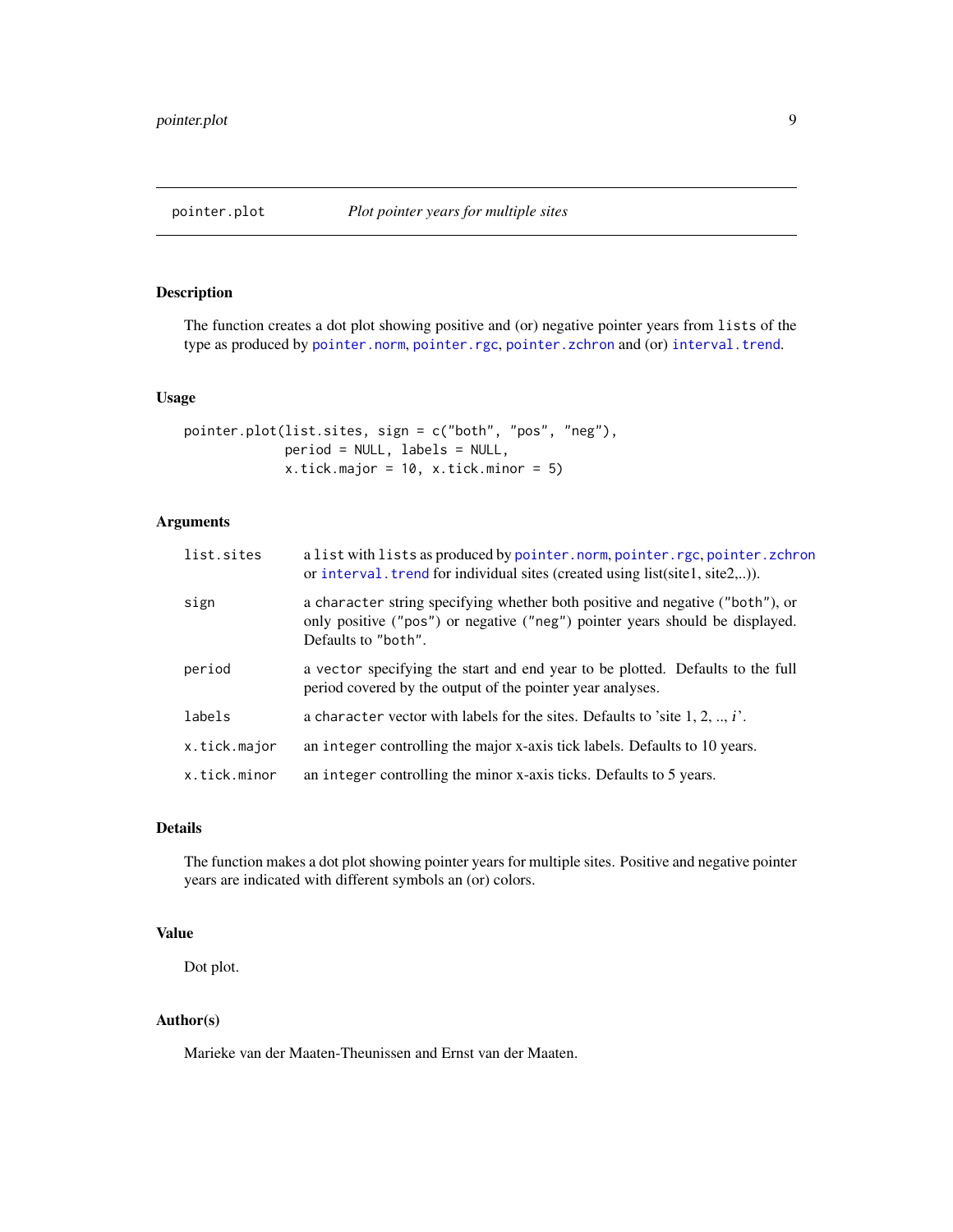#### Examples

```
## Plot negative pointer years for multiple sites (or different methods)
data(s033)
detr_s033 <- detrend(s033, method = "Spline", nyrs = 30)
py <- pointer.rgc(s033)
pyn <- pointer.norm(detr_s033, method = "Neuwirth")
it <- interval.trend(s033)
zchron <- pointer.zchron(detr_s033)
comparison <- list(py, pyn, it, zchron)
pointer.plot(comparison, sign = "neg", period = c(1950, 2013),
             labels = c("py", "pyn", "it", "zchron")## Plot pointer years for different specifications of pointer.norm (method "Neuwirth")
data(s033)
w09 <- pointer.norm(detr_s033, window = 9, method.thresh = "Neuwirth")
w11 <- pointer.norm(detr_s033, window = 11, method.thresh = "Neuwirth")
w13 <- pointer.norm(detr_s033, method.thresh = "Neuwirth")
comparison \leq - list(w09, w11, w13)
pointer.plot(comparison, period = c(1950, 2007))
```
<span id="page-9-1"></span>pointer.rgc *Calculate pointer years using the relative growth change method*

#### **Description**

The function calculates event and pointer years on a data.frame with tree-ring series using the relative growth change method, described as abrupt growth change method in Schweingruber et al.  $(1990)$ . This method relates tree growth in year *i* to the average growth of *n* preceding years. Thresholds for event- and pointer-year calculations can be adjusted.

#### Usage

pointer.rgc(data, period = NULL, nb.yrs = 4, rgc.thresh.pos = 60, rgc.thresh.neg = 40, series.thresh = 75, make.plot = FALSE)

| data   | a data. frame with tree-ring series (raw or detrended) as columns and years as<br>rows (e.g., output of read. rwl or detrend of package dplR).                                                   |
|--------|--------------------------------------------------------------------------------------------------------------------------------------------------------------------------------------------------|
| period | a vector specifying the start and end year of the analysis. Defaults to the full<br>period covered by the data.                                                                                  |
| nb.yrs | an integer specifying the number of preceding years to be used in calculating<br>relative growth changes. Defaults to 4.                                                                         |
|        | rgc.thresh.pos a numeric specifying the threshold above which a relative growth change (in<br>percentage) for a specific tree and year is considered a positive event year. De-<br>faults to 60. |

<span id="page-9-0"></span>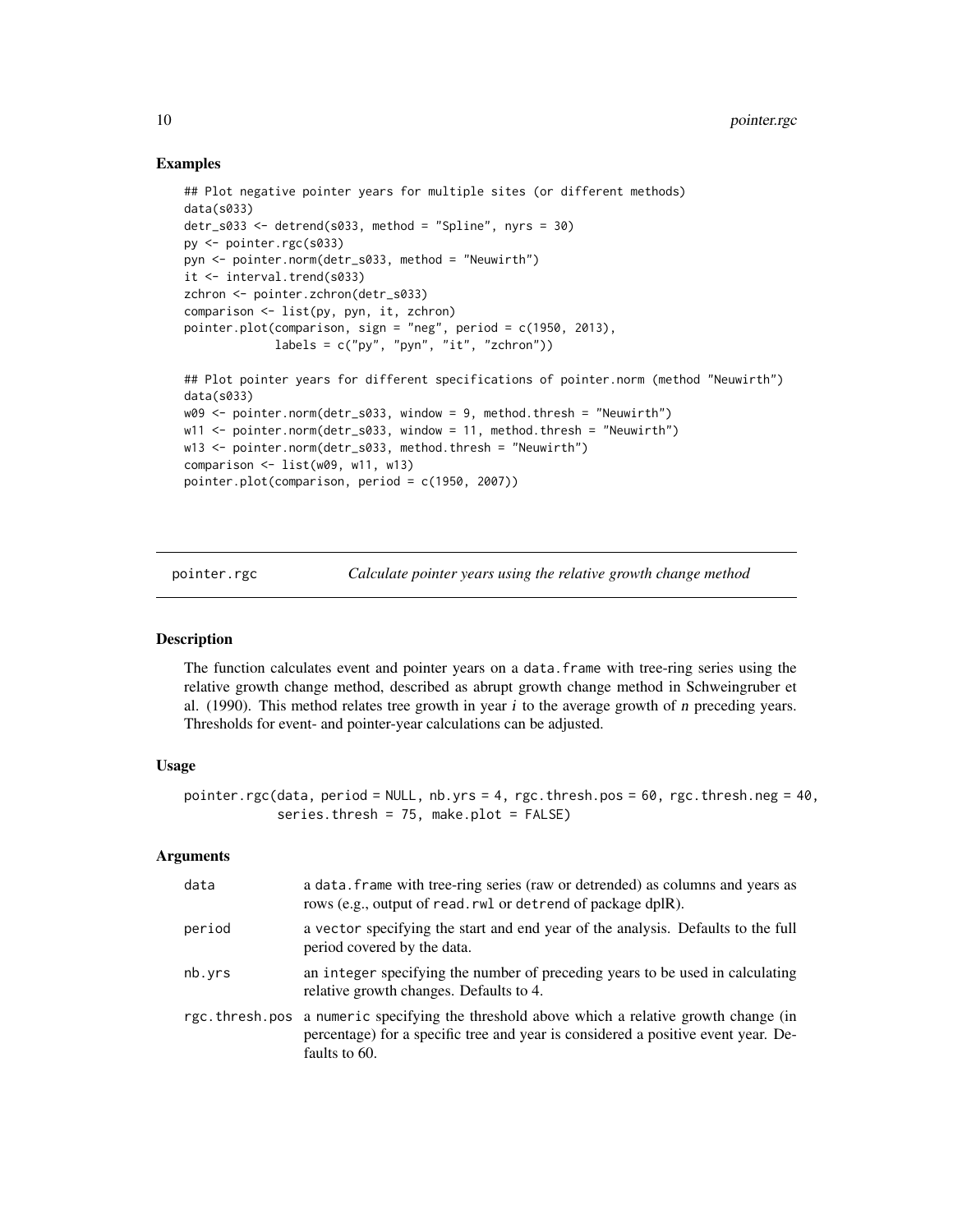#### pointer.rgc 11

|               | rgc.thresh.neg a numeric specifying the threshold below which a relative growth change (in<br>percentage) for a specific tree and year is considered a negative event year. De-<br>faults to 40.          |
|---------------|-----------------------------------------------------------------------------------------------------------------------------------------------------------------------------------------------------------|
| series.thresh | a numeric specifying the minimum percentage of trees that should display a<br>positive (or negative) event year for that year to be considered as positive (or<br>negative) pointer year. Defaults to 75. |
| make.plot     | a logical specifying whether a bar plot, showing mean relative growth changes,<br>should be created. Pointer years are indicated with dark-gray bars. Defaults to<br>FALSE.                               |

#### Details

The function calculates the ratio of tree growth in year  $t$  and the average growth of  $n$  preceding years for individual trees. Resulting relative growth changes are used to identify event years for trees, and these event years to define pointer years for the site.

Following Schweingruber et al. (1990), nb.yrs, rgc.thresh.pos, rgc.thresh.neg and series.thresh are set to 4, 60, 40 and 75 respectively, meaning that a positive or negative pointer year will be defined when at least 75% of the tree-ring series display an event year with a growth increase or decrease of at least 60% or 40%, respectively, relative to the average growth in the four preceding years. Depending on the sensitivity of the tree-ring series, the thresholds rgc.thresh.pos and rgc.thresh.neg may be adjusted (e.g., lowered for more complacent series; Jetschke et al. 2019).

Note that the resulting time series are truncated by *nb.yrs* at the beginning inherent to the calculation method.

#### Value

The function returns a list containing the following components:

| rgc        | a matrix with relative growth changes for individual tree-ring series                                                                                                                                                                                                                                                                                                                                                                                                                                                                   |
|------------|-----------------------------------------------------------------------------------------------------------------------------------------------------------------------------------------------------------------------------------------------------------------------------------------------------------------------------------------------------------------------------------------------------------------------------------------------------------------------------------------------------------------------------------------|
| EYvalues   | a matrix indicating positive $(1)$ , negative $(-1)$ and non-event years $(0)$ for indi-<br>vidual tree-ring series                                                                                                                                                                                                                                                                                                                                                                                                                     |
| out        | a data. frame containing the following columns: year - time stamp, nb. series<br>- number of series considered, perc.pos - percentage of trees showing a posi-<br>tive event year, perc.neg - percentage of trees showing a negative event year,<br>nature - number indicating whether the year is a positive $(1)$ , negative $(-1)$ or<br>no pointer year $(0)$ , dev_mean - mean growth deviation in percentage over the<br>available series for each year, and dev_sd - standard deviation of the growth<br>deviation for each year |
| spec.param | a data. Frame specifying the arguments used in the calculation                                                                                                                                                                                                                                                                                                                                                                                                                                                                          |

#### Author(s)

Marieke van der Maaten-Theunissen and Ernst van der Maaten.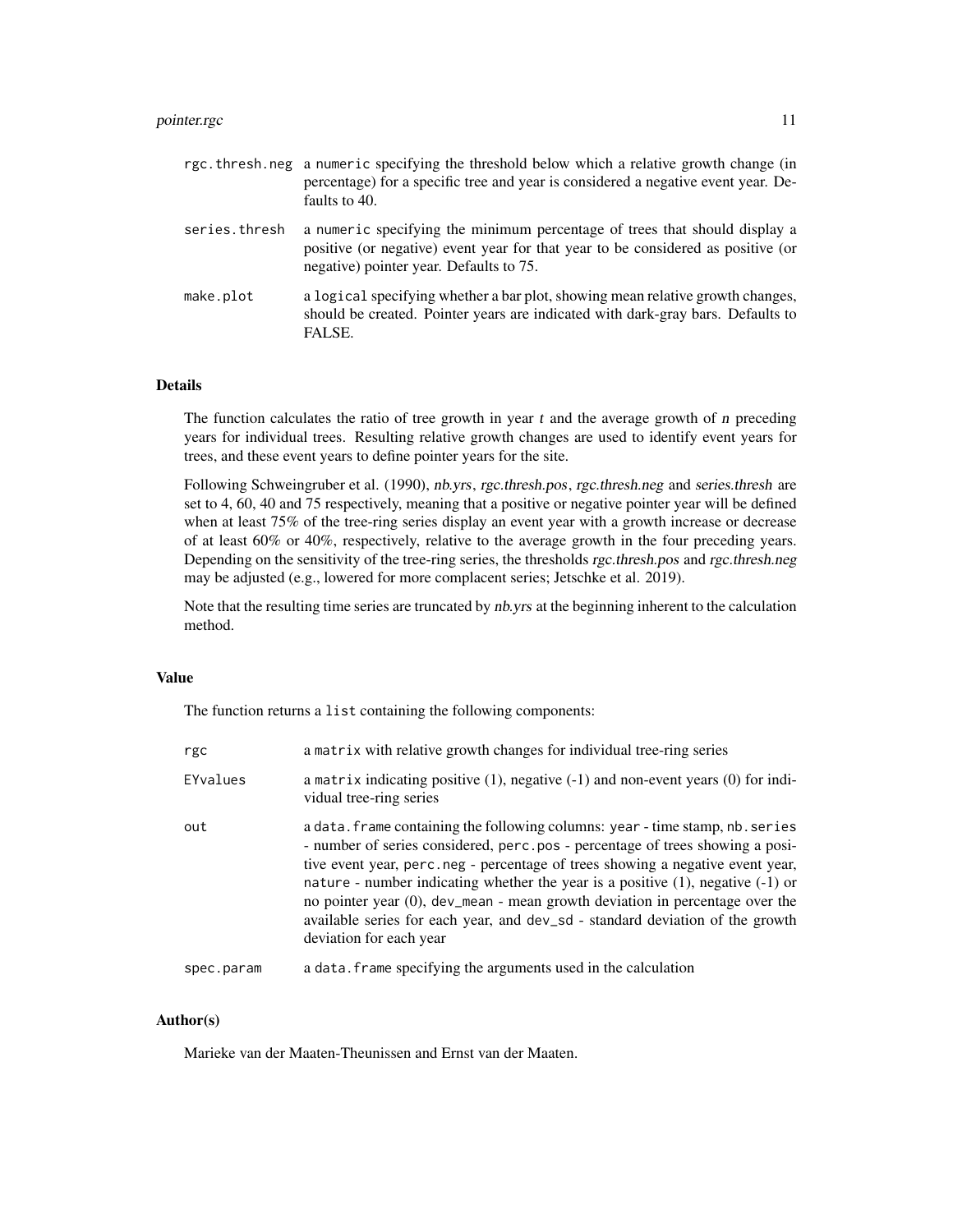#### <span id="page-11-0"></span>References

Jetschke, G., van der Maaten, E. and van der Maaten-Theunissen, M. (2019) Towards the extremes: A critical analysis of pointer year detection methods. *Dendrochronologia* 53: 55-62.

Schweingruber, F.H., Eckstein, D., Serre-Bachet, F. and Bräker, O.U. (1990) Identification, presentation and interpretation of event years and pointer years in dendrochronology. *Dendrochronologia* 8: 9-38.

In writing the function, the code of the dplR function pointer (Pierre Mérian) was used as a reference.

#### Examples

```
## Calculate pointer years on tree-ring series
data(s033)
py1 <- pointer.rgc(s033)
head(py1$out)
## Calculate pointer years with user-defined arguments
data(s033)
py2 <- pointer.rgc(s033, period = c(1950,2010), nb.yrs = 5, rgc.thresh.pos = 50,
                   rgc.thresh.neg = 50, series.thresh = 50, make.plot = TRUE)
head(py2$out)
```
<span id="page-11-1"></span>

| pointer.zchron | Calculate pointer years using z-transformation of a site chronology |  |  |
|----------------|---------------------------------------------------------------------|--|--|
|                |                                                                     |  |  |

#### Description

The function calculates pointer years on a data.frame of tree-ring series using a z-transformation of the site chronology (by default based on a biweight robust mean). The method provides the number of standard deviations that the chronology deviates in individual years. To identify pointer years, one absolute threshold on the number of standard deviations can be set. Optionally, a ttest can be applied to test whether the z-transformed chronology significantly exceeds the selected threshold. The function is intended to use on flexibly detrended data, e.g., with a cubic-smoothing spline with a 50% frequency cut-off at 15 years (cf. Jetschke et al. 2019).

#### Usage

```
pointer.zchron(data, period = NULL, bi.weight = TRUE,
               z. thresh = 1, t. Test = FALSE, make.plot = FALSE)
```

| data   | a data. frame with detrended tree-ring series as columns and years as rows (e.g.,<br>output of detrend of package dplR). |
|--------|--------------------------------------------------------------------------------------------------------------------------|
| period | a vector specifying the start and end year of the analysis. Defaults to the full<br>period covered by the data.          |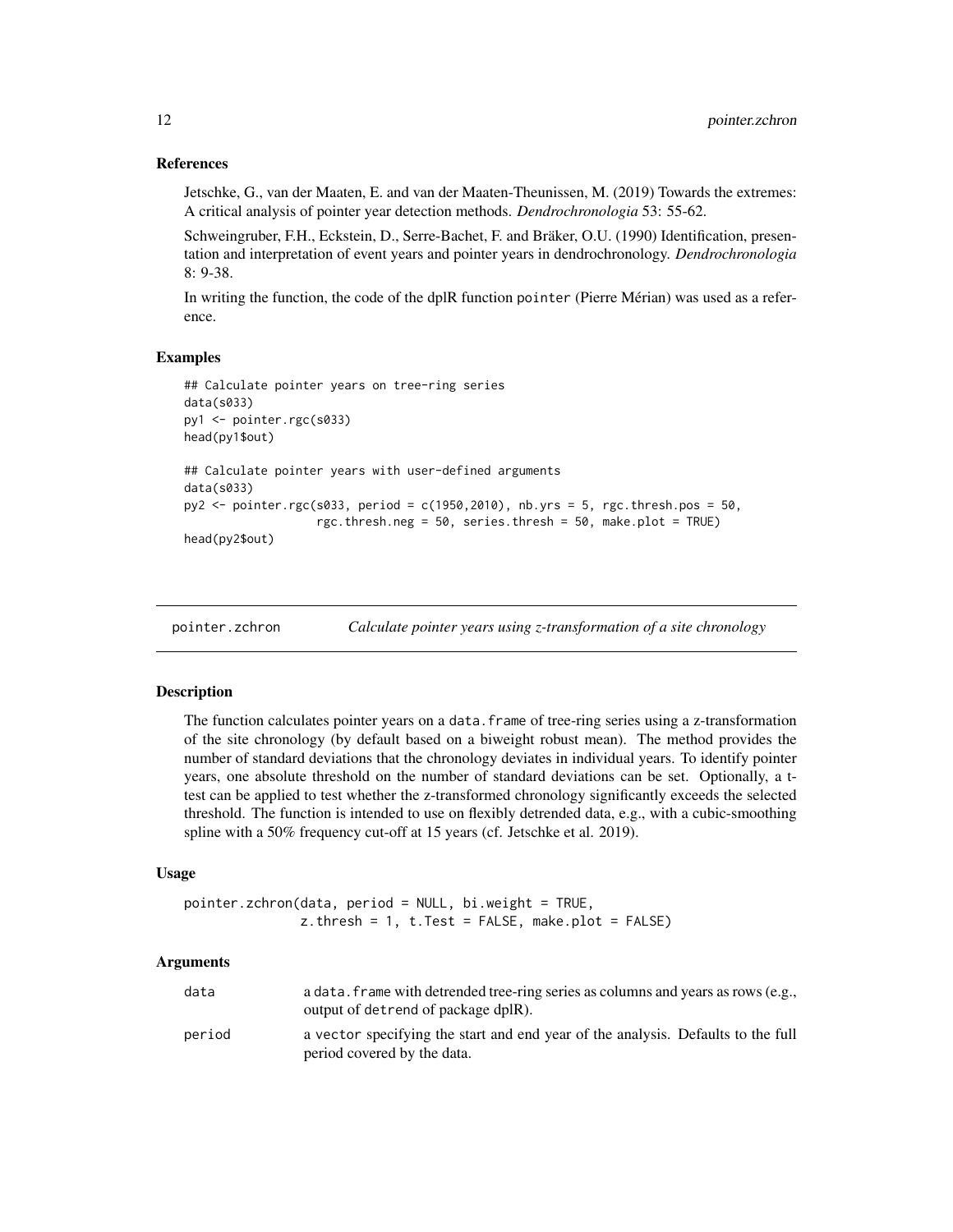#### pointer.zchron 13

| bi.weight | a logical flag specifying whether a Tukey's biweight robust mean site chronol-<br>ogy should be calculated. Defaults to TRUE. |
|-----------|-------------------------------------------------------------------------------------------------------------------------------|
| z.thresh  | a numeric specifying the threshold for identification of pointer years. Defaults<br>to $1$ .                                  |
| t.Test    | a logical flag specifying whether a t-test should be performed. Defaults to<br>FALSE.                                         |
| make.plot | a logical specifying whether a bar plot indicating pointer years should be cre-<br>ated. Defaults to FALSE.                   |

#### Details

The function develops a site chronology, which is z-transformed over its entire length, thereby providing the number of standard deviations that the chronology deviates in individual years. In developing the site chronology, a normal or biweight robust mean can be used. A threshold z.thresh on the minimum number of standard deviations can be set (cf. Cropper 1979) to define the years to be considered as pointer years. Optionally, a t-test may be performed to test whether the z-transformed chronology significantly differs from the selected threshold value in a particular year. Therefore, individual tree-ring series are z-transformed as well and compared to the threshold value z.thresh. In case a biweight robust mean is used in building the site chronology, the t-test is based on the biweight robust estimate of the standard deviation. In all t-tests a significance level of 0.05 is used.

#### Value

The function returns a list containing the following components:

| TRIsite    | a data. frame with the calculated site chronology and corresponding sample<br>depth (output of chron of package dplR)                                                                                                                                                            |
|------------|----------------------------------------------------------------------------------------------------------------------------------------------------------------------------------------------------------------------------------------------------------------------------------|
| out        | a data. frame containing the following columns: year - time stamp, nb. series<br>- number of series considered, nature - number indicating whether the year is a<br>positive $(1)$ , negative $(-1)$ or no pointer year $(0)$ , and AVGztrans - z-transformed<br>site chronology |
| spec.param | a data. frame specifying the arguments used in the calculation                                                                                                                                                                                                                   |

#### Author(s)

Marieke van der Maaten-Theunissen, Ernst van der Maaten and Gottfried Jetschke.

#### References

Cropper, J.P. (1979) Tree-ring skeleton plotting by computer. *Tree-Ring Bulletin* 39: 47-59.

Jetschke, G., van der Maaten, E. and van der Maaten-Theunissen, M. (2019) Towards the extremes: A critical analysis of pointer year detection methods. *Dendrochronologia* 53: 55-62.

#### Examples

```
## Calculate pointer years on detrended tree-ring series
data(s033)
detr_s033 <- detrend(s033, method = "Spline", nyrs = 15)
```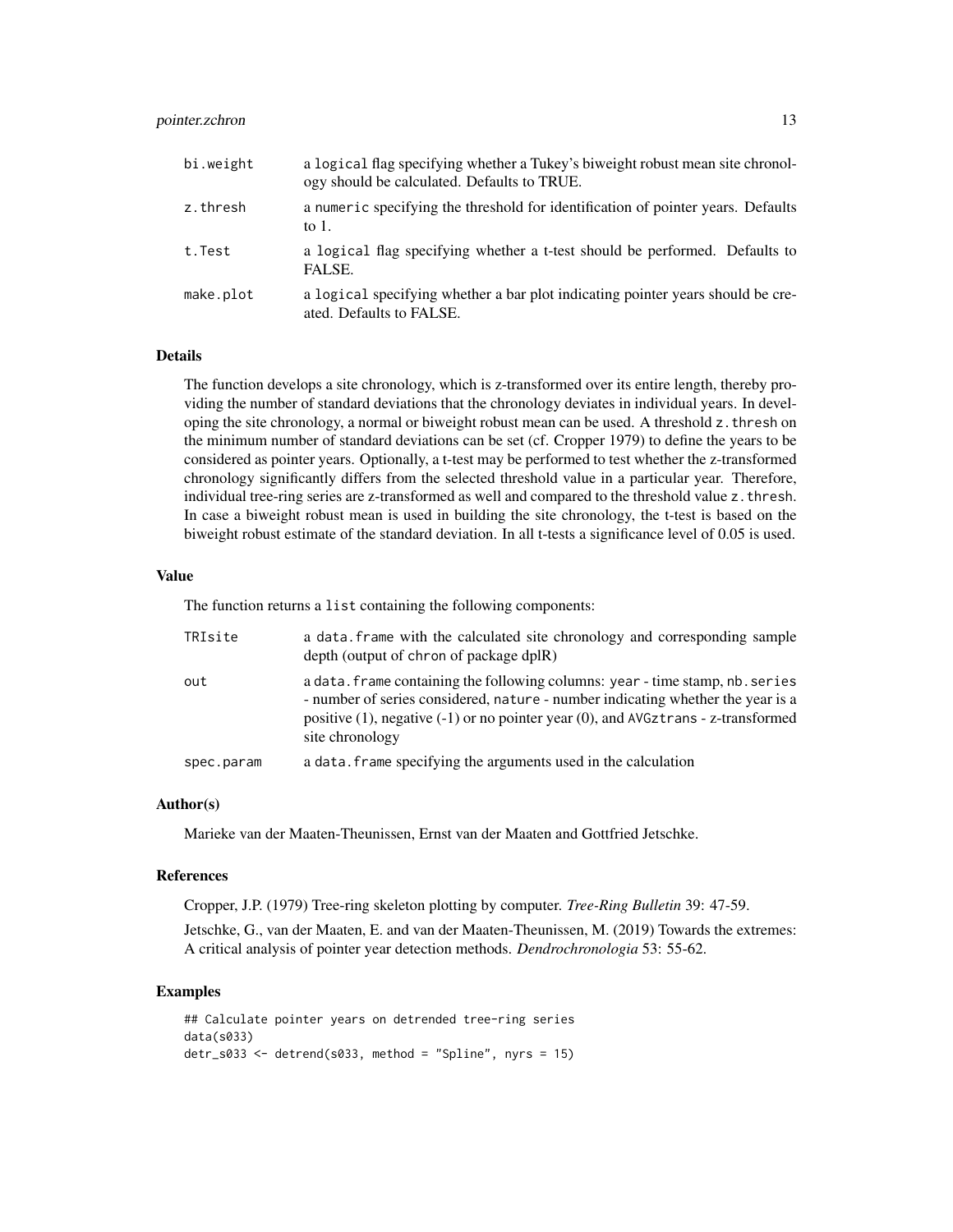#### <span id="page-13-0"></span>14 res.comp

```
pz1 <- pointer.zchron(detr_s033)
head(pz1$out)
## Calculate pointer years with user-defined arguments
data(s033)
detr_s033 \leq detend(s033, method = "Spline", nyrs = 15)pz2 <- pointer.zchron(detr_s033, period = c(1950,2010), z.thresh = 1.28,
                      make.plot = TRUE)
head(pz2$out)
```
<span id="page-13-1"></span>res.comp *Calculate resilience indices*

#### Description

The function calculates resilience indices on a data.frame, e.g., of tree-ring series, after Lloret et al. (2011; i.e. resistance, recovery, (relative) resilience), Thurm et al. (2016; recovery period, total growth reduction) and Schwarz et al. (2020; average growth reduction, average recovery rate), useful to analyze growth responses of individual trees prior, during and after extreme events / disturbances. The component 'resistance' is conceptually identical to 'abrupt growth changes' as described in Schweingruber et al. (1990; cf. [pointer.rgc](#page-9-1)). 'Recovery' is the ability of tree growth to recover after disturbance, whereas 'resilience' reflects the ability of trees to reach predisturbance growth levels. Weighting of the resilience by the experienced growth reduction results in 'relative resilience'. 'Recovery period' (or: 'growth recovery time') is the time needed to reach pre-disturbance growth levels again. 'Total growth reduction' reflects the cumulative growth reduction in the year of disturbance as well as the associated years in the recovery period. 'Average growth reduction' is the total growth reduction divided by the length of the recovery period. 'Average recovery rate' is the mean percentual recovery over the recovery period.

#### Usage

```
res.comp(data, nb.yrs = c(4,4), max.yrs.rec = 10)
```

| data        | a data. frame with tree-ring series (raw or detrended) as columns and years as<br>rows (e.g., output of read. rwl, bai. in or bai. out of package dplR)                                               |
|-------------|-------------------------------------------------------------------------------------------------------------------------------------------------------------------------------------------------------|
| nb.yrs      | a vector specifying the number of years for pre- and post-disturbance periods<br>to be considered in calculating resilience components after Lloret et al. (2011).<br>Defaults to 4 for both periods. |
| max.yrs.rec | a numeric specifying the maximum length of the recovery period to be consid-<br>ered. Defaults to 10.                                                                                                 |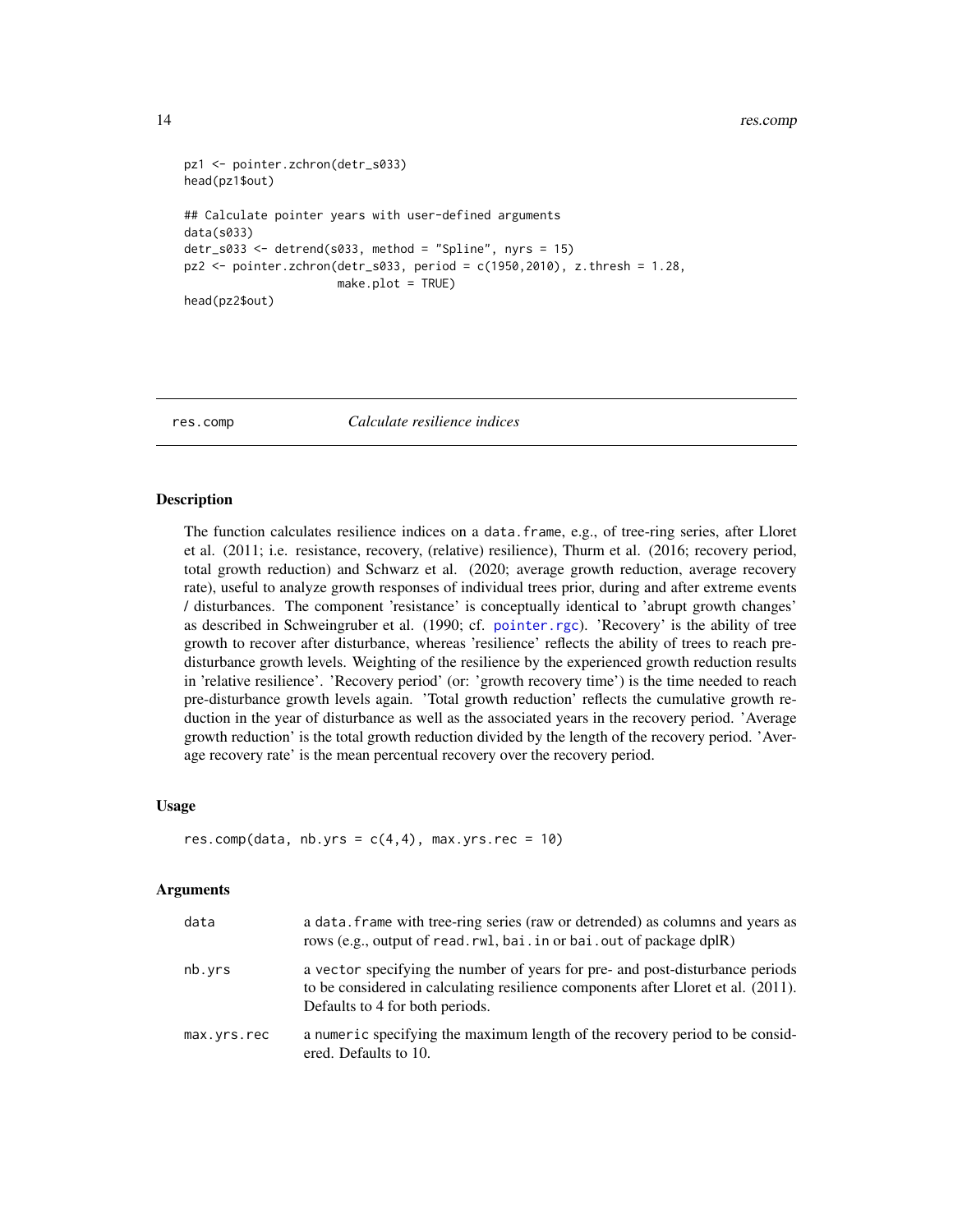#### res.comp and the set of the set of the set of the set of the set of the set of the set of the set of the set of the set of the set of the set of the set of the set of the set of the set of the set of the set of the set of

#### Details

The function calculates various resilience indices after Lloret et al. (2011), Thurm et al. (2016) and Schwarz et al. (2020). The output provides different matrices with resilience indices for individual tree-ring series and years.

In calculating resilience indices the number of pre- and post disturbance years (nb.yrs), as well as the maximum number of years to be considered in defining the recovery period (max.yrs.rec) can be specified.

#### Value

The function returns a list containing the following components:

| resist           | a matrix with resistance values (i.e. relative growth changes) for individual<br>tree-ring series                                                                                                                                                                                                            |
|------------------|--------------------------------------------------------------------------------------------------------------------------------------------------------------------------------------------------------------------------------------------------------------------------------------------------------------|
| recov            | a matrix with recovery values for individual tree-ring series                                                                                                                                                                                                                                                |
| resil            | a matrix with resilience values for individual tree-ring series                                                                                                                                                                                                                                              |
| rel.resil        | a matrix with relative resilience values for individual tree-ring series                                                                                                                                                                                                                                     |
| rec.period       | a matrix with recovery periods for individual tree-ring series in years with deci-<br>mal places (cf. Fig. 2 in Thurm et al. 2016). In case of no growth reduction (and<br>thus no recovery), 0 is given as output. Inf indicates that no recovery occurred<br>within the period as specified by max.yrs.rec |
| avg.rec.rate     | a matrix with average recovery rates for individual tree-ring series as percent-<br>age, calculated as 1 / rec.period * 100. In case of no growth reduction (and thus<br>no recovery), NA is given as output. Inf indicates that no recovery occurred<br>within the period as specified by max.yrs.rec       |
| tot.abs.grow.red |                                                                                                                                                                                                                                                                                                              |
|                  | a matrix with total absolute growth reduction values for individual tree-ring<br>series. 0 and Inf are given as output as for rec.period                                                                                                                                                                     |
| tot.rel.grow.red |                                                                                                                                                                                                                                                                                                              |
|                  | a matrix with total growth reduction for individual tree-ring series expressed as<br>percentage. 0 and Inf are given as output as for rec.period                                                                                                                                                             |
| avg.abs.grow.red |                                                                                                                                                                                                                                                                                                              |
|                  | a matrix with average absolute growth reduction, i.e. total absolute growth<br>reduction divided by the number of full years needed for recovery. 0 and Inf are<br>given as output as for rec.period                                                                                                         |
| avg.rel.grow.red |                                                                                                                                                                                                                                                                                                              |
|                  | a matrix with average growth reduction expressed as percentage. 0 and Inf are<br>given as output as for rec.period                                                                                                                                                                                           |
| nb.series        | a data. frame with the number of series for which the diverse indices could be<br>calculated, with years in rows and indices in columns                                                                                                                                                                      |
| spec.param       | a data. frame specifying the arguments used in the calculation                                                                                                                                                                                                                                               |
|                  |                                                                                                                                                                                                                                                                                                              |

#### Author(s)

Marieke van der Maaten-Theunissen, Ernst van der Maaten and Mario Trouillier.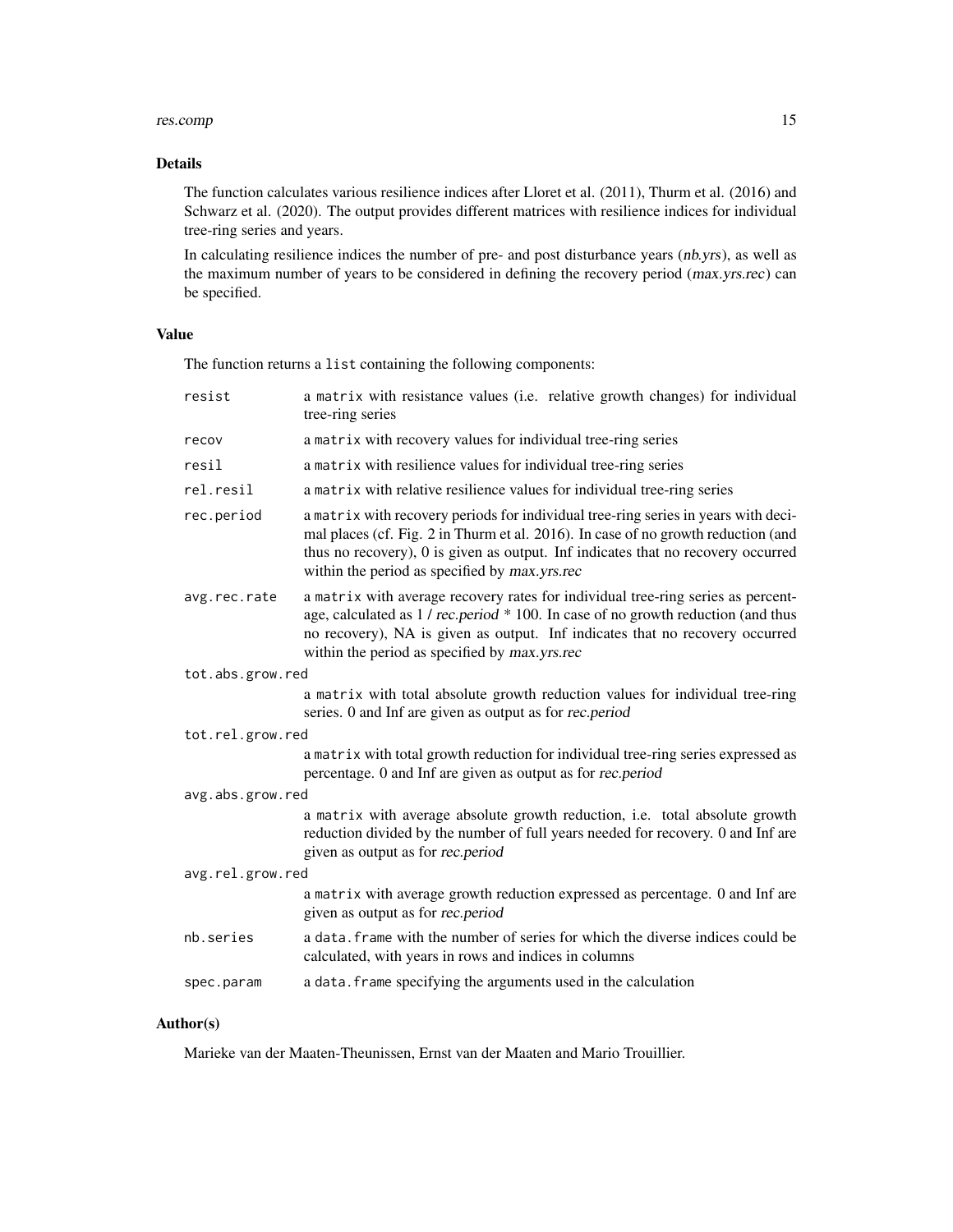#### References

Lloret, F., Keeling, E.G. and Sala, A. (2011) Components of tree resilience: effects of successive low-growth episodes in old ponderosa pine forests. *Oikos* 120: 1909-1920.

Schwarz, J., Skiadaresis, G., Kohler, M., Kunz, J., Schnabel, F., Vitali, V. and Bauhus, J. (2020) Quantifying growth responses of trees to drought — a critique of commonly used resilience indices and recommendations for future studies. *Current Forestry Reports* 6: 185-200.

Schweingruber, F.H., Eckstein, D., Serre-Bachet, F. and Bräker, O.U. (1990) Identification, presentation and interpretation of event years and pointer years in dendrochronology. *Dendrochronologia* 8: 9-38.

Thurm, E.A., Uhl, E. and Pretzsch, H. (2016) Mixture reduces climate sensitivity of Douglas-fir stem growth. *Forest Ecology and Management* 376: 205-220.

#### Examples

```
## Calculate resilience indices on tree-ring series
data(s033)
res <- res.comp(s033)
```
res.plot *Plot resilience indices*

#### Description

The function creates box plots for selected years of the resilience indices as calculated by [res.comp](#page-13-1), and is intended for quick visualization.

#### Usage

```
res.plot(list.name, select.yr = NULL,
         param = c("resist", "recov", "resil", "rel.resil",
                   "rec.period", "avg.rec.rate",
                   "tot.abs.grow.red", "tot.rel.grow.red",
                   "avg.abs.grow.red", "avg.rel.grow.red"))
```
#### Arguments

| list.name | a list as produced by res.comp.                                                                      |
|-----------|------------------------------------------------------------------------------------------------------|
| select.vr | an integer or vector specifying the year(s) to be plotted (e.g., $c(1948, 1992)$ ).                  |
| param     | a character string specifying the resilience index to be plotted. Argument<br>matching is performed. |

#### Details

The function creates a box plot for a selected resilience index showing the full range of variation for individual trees in specific years. Box plots are only created for years for which indices are available for  $>=$  5 series, as this value represents the number of statistics that a box plot represents in its' simplest form.

<span id="page-15-0"></span>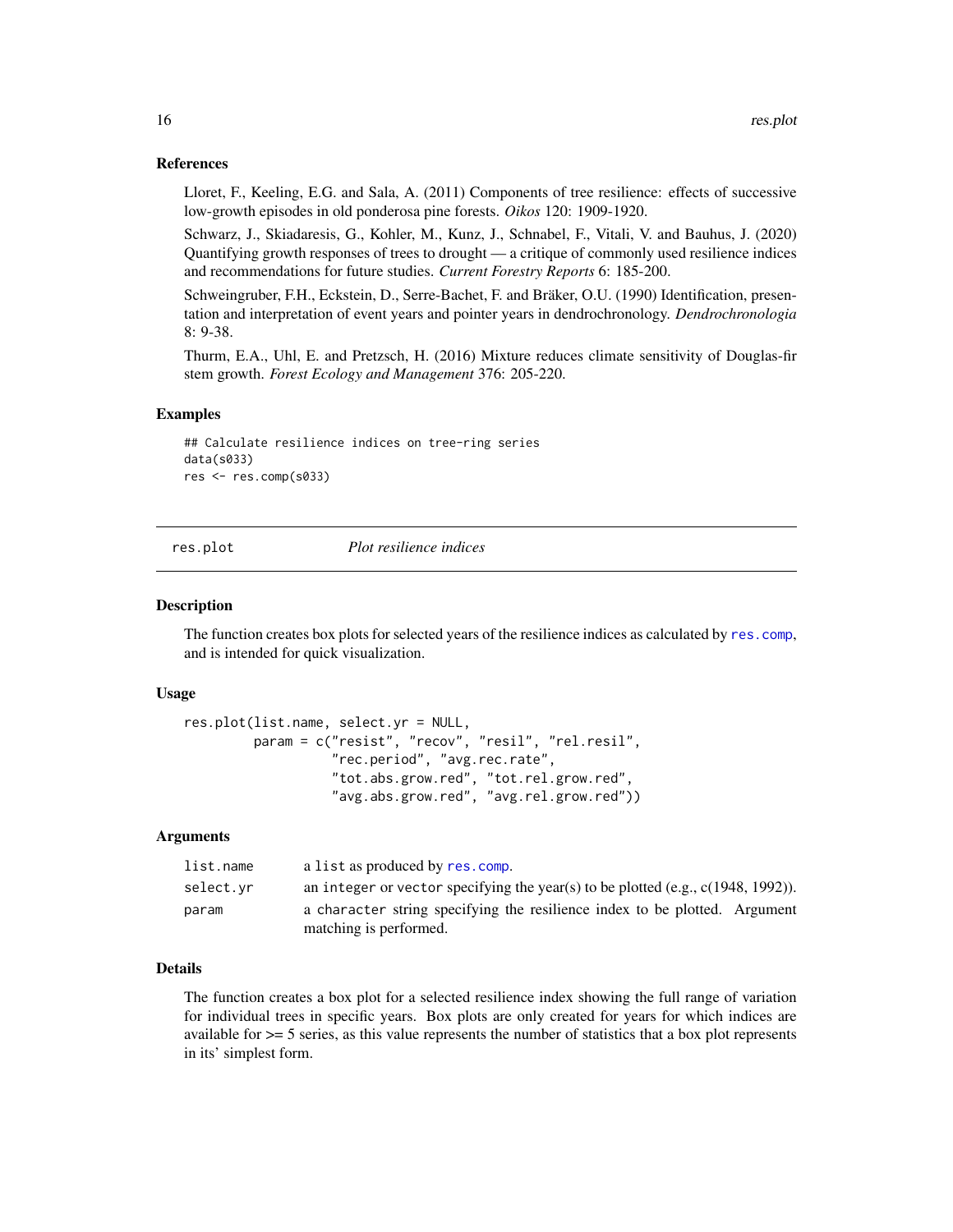#### <span id="page-16-0"></span> $s033$  17

#### Value

Box plot.

#### Author(s)

Marieke van der Maaten-Theunissen and Ernst van der Maaten.

#### Examples

```
## Plot the recovery period for three selected years
data(s033)
res <- res.comp(s033)
res.plot(res, select.yr = c(1976, 1992, 2003), param = "resist")
```
#### s033 *Tree-ring series Schneetal*

#### Description

This dataset presents tree-ring series for 20 European beech (*Fagus sylvatica* L.) trees from the forest reserve Schneetal, Bavaria, Germany. Series are averages of two cores.

#### Usage

data(s033)

#### Format

A data.frame containing 20 tree-ring series in columns and 136 years in rows.

#### References

Principe, A.S., van der Maaten, E., van der Maaten-Theunissen, M., Struwe, T., Wilmking, M. & Kreyling, J. (2017) Low resistance but high resilience in growth of a major deciduous forest tree (*Fagus sylvatica* L.) in response to late spring frost in southern Germany. *Trees* 31: 743-751. doi: 10.1007/s00468-016-1505-3.